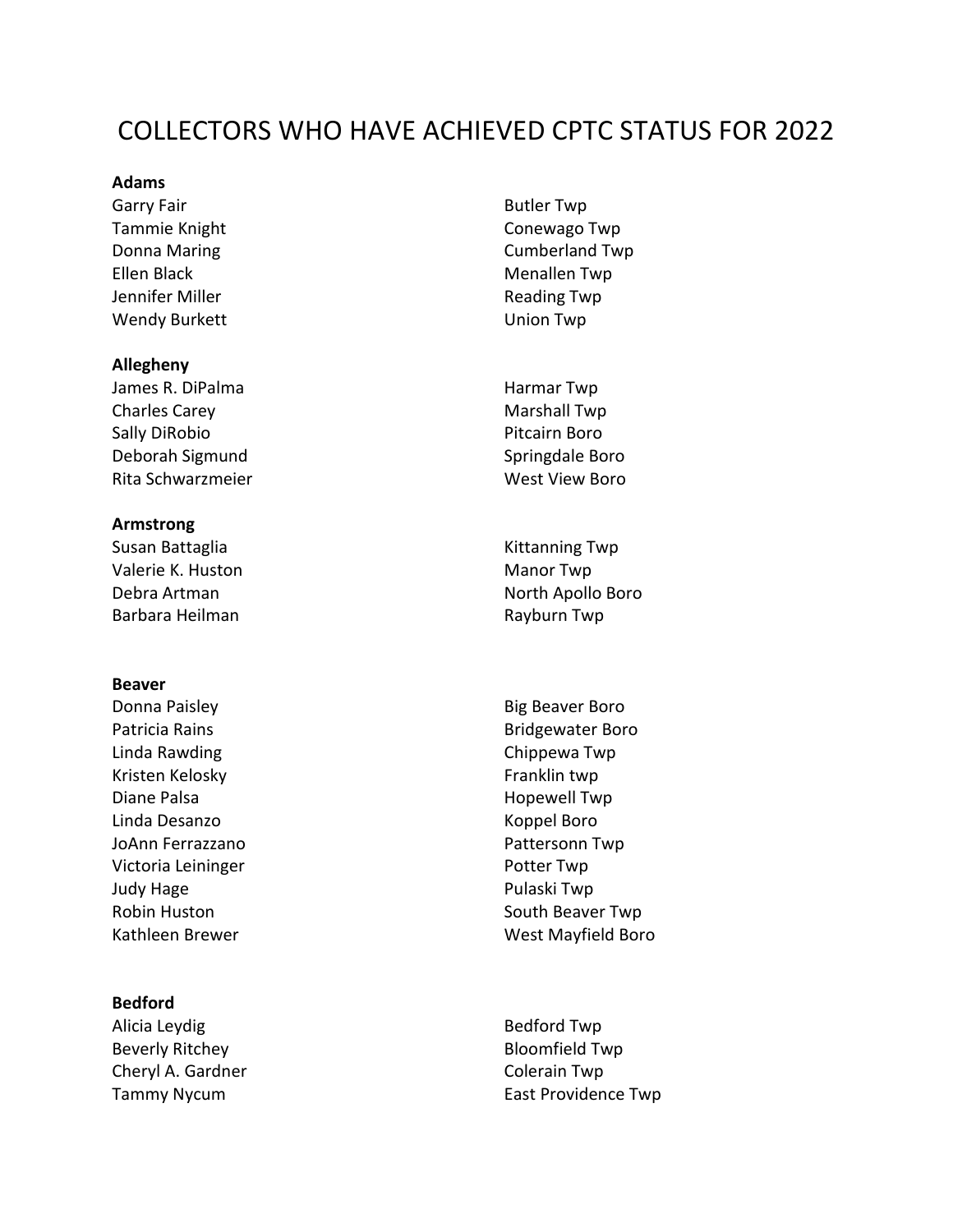Sharon Crist **King Twp** Barbara Allison **Lincoln** Twp

#### **Bradford**

Rhonda McCarty **Wyalusing Twp** 

#### **Bucks**

Patricia McVaugh Bedminster Twp Peter Rosswaag and Bridgeton Twp Ann Calderaio **Buckingham Twp** Barbara Klingerman Chalfont Boro Michelle Crunkleton **Doylestown** Boro Kathleen Percetti **East Rockhill Twp** Diane Telly **Nights Contract Contract Contract Contract Contract Contract Contract Contract Contract Contract Contract Contract Contract Contract Contract Contract Contract Contract Contract Contract Contract Contract Co** Ray Chapman Middletown Twp Betsy Moyer **Milford Twp** Nicole Percetti **New Britian Twp** Elizabeth Miles **New Hope Boro** Tammy Sutton Newtown Twp Linda Mirales Vincent Deon Northampton Twp Donna Caracappa **Penndel Boro** Judith Patton **Perkasie Boro** Sherry Labs **Plumstead Twp** Donna Roberts **Construction Construction Construction Construction Construction Construction Construction Construction Construction Construction Construction Construction Construction Construction Construction Construction** Sue A. Snyder Sue A. Snyder Sellersville Boro Christine Cordell **Silverdale Boro** Dorothy A. Carr Solebury Twp Deborah Yerger Springfield Twp Michael Sidoti **Tullytown Boro** Barbara Loftus **Machina Research Contract Contract Contract Contract Contract Contract Contract Contract Contract Contract Contract Contract Contract Contract Contract Contract Contract Contract Contract Contract Contract** Millie A. Seliga National Assemblance Contract Contract Contract Contract Contract Contract Contract Contract Contract Contract Contract Contract Contract Contract Contract Contract Contract Contract Contract Contract Cont Denise Betts Warwick Twp Shannon Brooks Warwick Twp Suzanne Clarke West Rockhill Twp

### **Butler**

Shirley Lawther **Adams** Twp P.J. Lynd Cranberry Twp

Carolyn Tracey Woodbury Twp

Cynthia Williams **North Towanda Twp** 

Rebecca Cecchine **Lower Makefield Twp** Nockamixon Twp James Fluehr **Upper Southampton**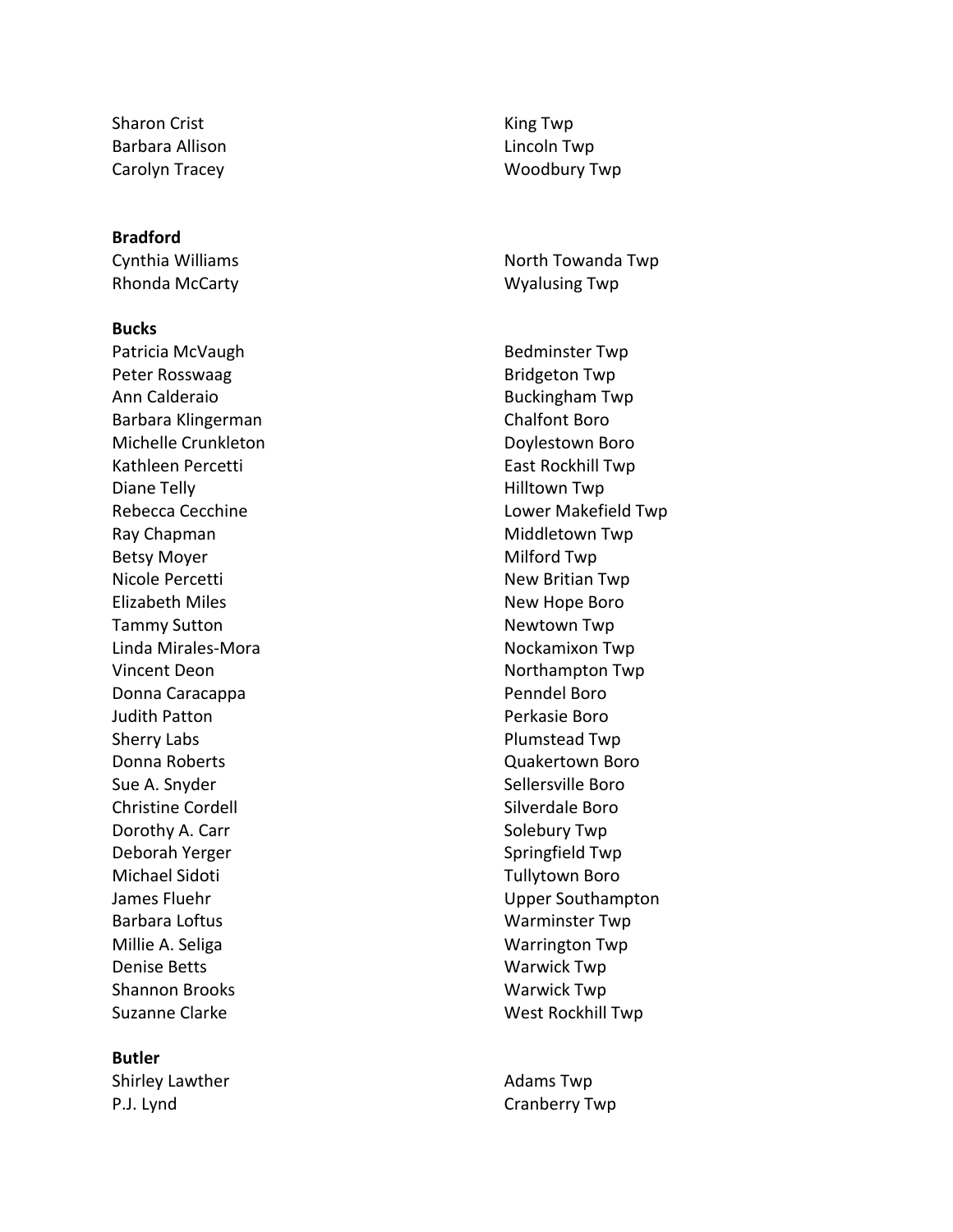## Kathy Oesterling Two Summit Twp

# **Carbon**

Sara Keiser Franklin Twp Kim Ginopolas **Kidder Twp** Mary Strohl **Lehighton** Pauline Homm Mahoning Twp

**Chester** Missy King **East Coventry Twp** 

**Clarion** Elaine Weeter **Porter Twp** 

**Clearfield** Nila Henry **Irvona Boro** 

**Columbia** Carolyn S. Remley **Benton Boro** Shirley Lockard Shirley Lockard Springloaf Twp Linda Cline **Stillwater Boro** 

# **Crawford**

Diana Wise **Athens Twp CONS** Betsy Robbins **Cambridge Springs** Michele E. Komar Cochranton Susan Wheeler **Conneautville Boro** Barbara Britton **Conneaut Lake** Kimberly Ferguson **East Mead Twp** Joyce Jacobs **Greenwood Twp** Sharon Wilson **Hayfield Twp** Kathleen Wheelock **Richmond Twp** Kim Docter **Rockdale Twp** Lucy Bement **Rome Twp** Nicole Hans **Nicole Hans** Sadsbury Twp Amanda Pipper Saegertown Boro Ruth Ann Watson Steuben Twp Patti Franz **Summerhill Twp** 

Deborah Kohler Weatherly Boro

Edward A. Pristernik West Brandywine Twp

Julie Evans New Bethlehem Boro

Brenda Jo Wetsell **Blooming Valley Boro** Babette Williams **East Fallowfield Twp** Geri Godina **North Shenango Twp**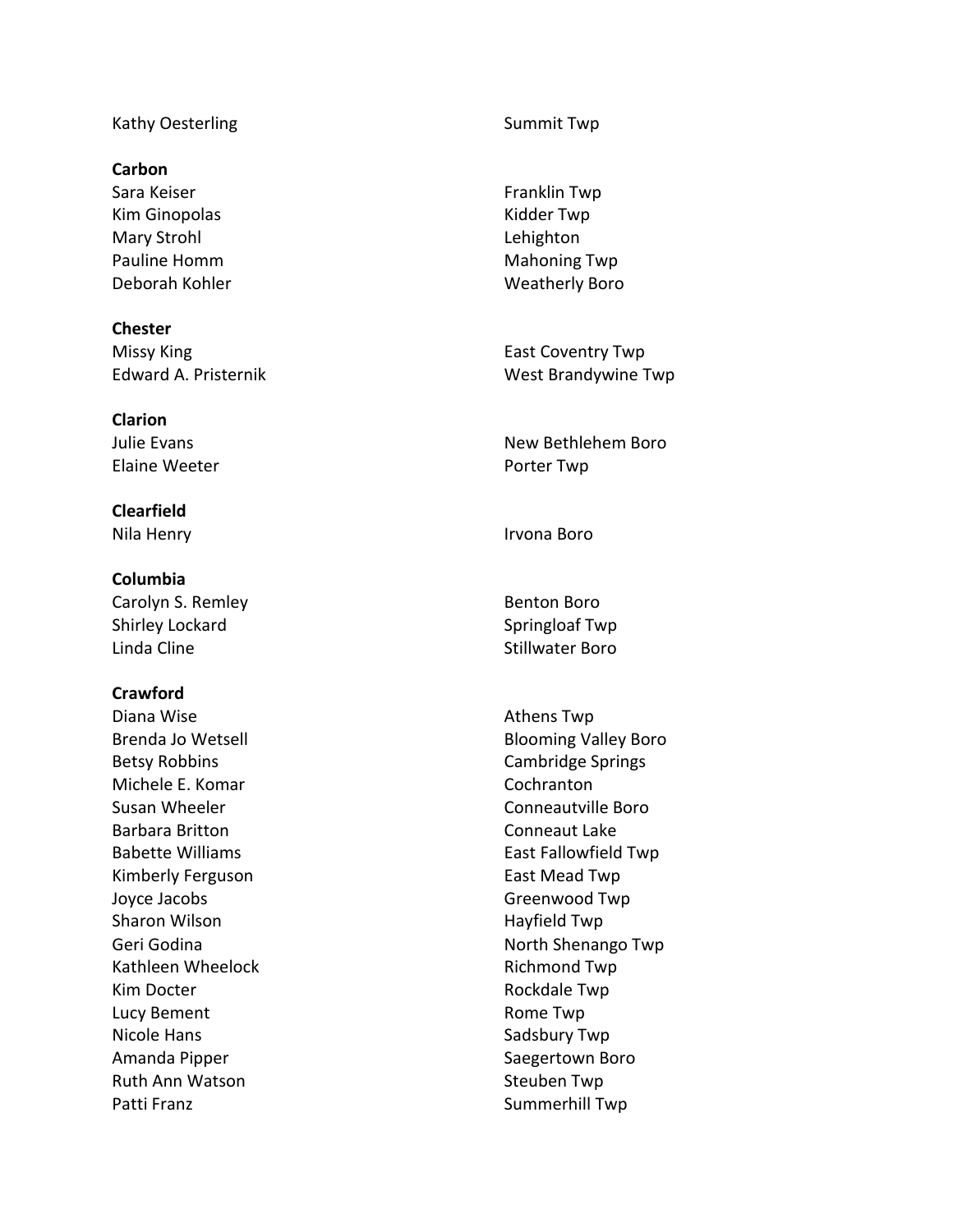Stephanie Turlij Stephanie Turlij Summit Twp Stacey Holzer Troy Twp

Dorothy Longstreth Vernon Twp Ruth Graham Wayne Twp Sarah Medvec Woodcock Twp

## **Cumberland**

Pamela Lebo **Carlisle Boro** Carolyn R. McQuillen **Dickinson** Twp Debbie Lupold East Pennsboro Twp Julia Weller **Monroe Twp** Jerry Ann Spangler Newville Boro Debra B. Wiest Silver Spring Twp

#### **Delaware**

Barry Merlino **Darby Twp** William Smith **Lansdowne** Edward C. Fisher **Parkside** ToniAnne Martinez **Sharon Hill** 

# **Erie**

Shirley Bilek **Elk Creek Twp** Cindy Pacansky **Fairview Twp** Dean Roney **Girard Twp** Karen Hamme McKean Twp Debra Cameron Summit Twp

## **Fayette**

Marigrace Butela **Dunbar Twp** Leslie Wiltrout **Bullskin** Twp

**Franklin**

Barry Heckard **Mechanicsburg Boro** Mechanicsburg Boro Barbara Boise **Mt Holly Springs Boro** Mt Holly Springs Boro Barbara Matter North Middleton Twp Jennifer Varner South Middleton Twp Deborah W. Piper West Pennsboro Twp

Jane Tumolo **Clifton Heights Boro** 

Laura Cook **Cranesville Boro** Penny Luke North East Township

Linda Cottom Lower Tyrone Twp David M. Callahan **Point Marion Boro** 

Brenda Hill **Brenda Hill** Chambersburg Boro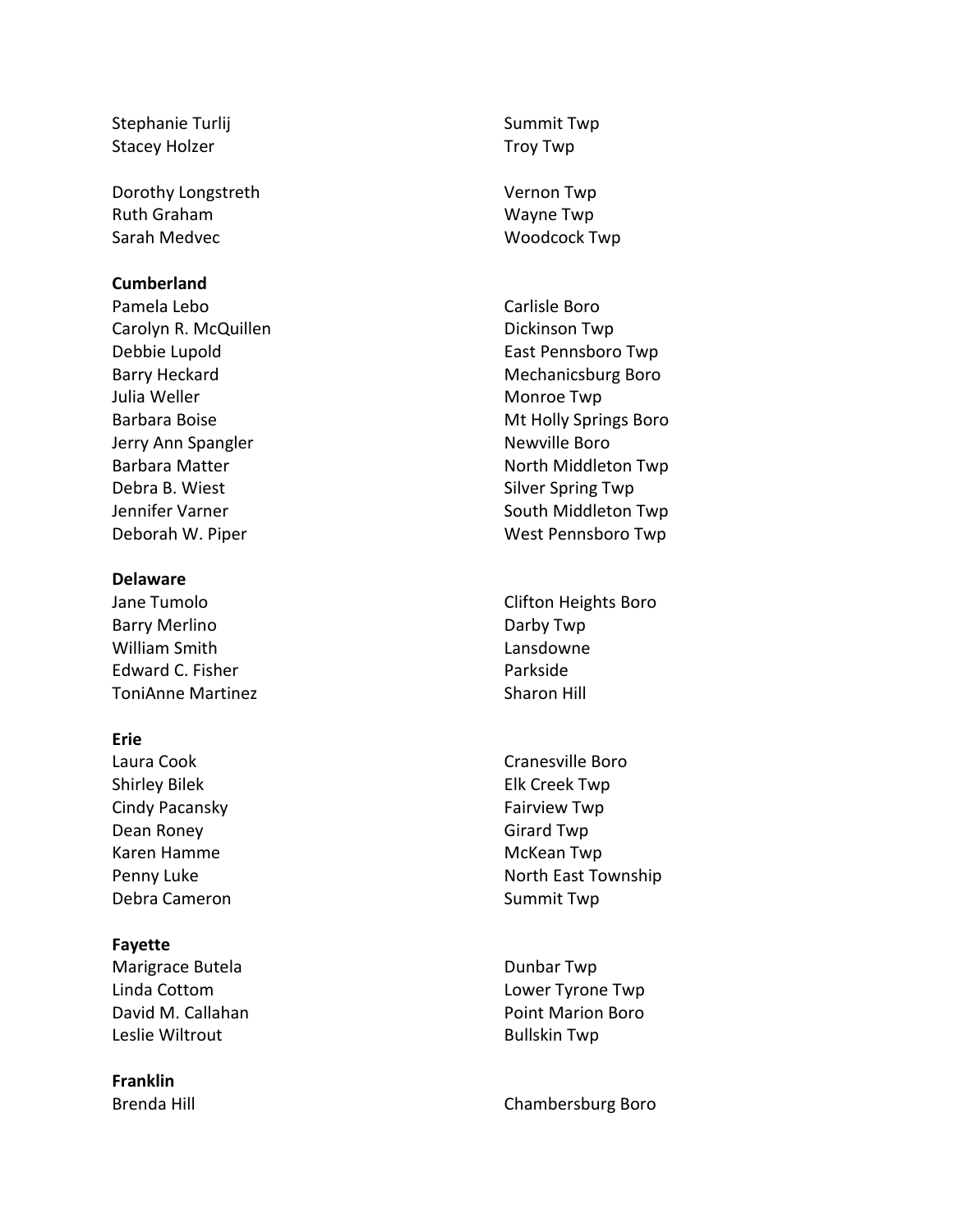Carol Kerstetter Fannett Twp Kathy J. Frazer Greene Twp Kristine Crawford **Guilford Twp** Jodi Eiker **Hamilton Twp** Charlotte J. McAllen Metal Twp

**Fulton** Gloria Morton **Belfat twp** Drema Purnell New York 1999 and New York Wells Twp

**Huntingdon** Peggy Abbott Todd Twp Patricia Endres **No. 2018** Union Twp

**Indiana** Thomas Brett Citeroni **Homer City Boro** 

**Lancaster** Melva Kready **Rapho Twp** 

**Lawrence** Daniel J. Chrobak Scott Twp

**Lehigh** Phyllis Breininger **Heidelberg Twp** Carol A. Betz **Lowhill Twp** 

**Lycoming** Dorothy Mertz **Loyalsock Twp** Ann Smith Muncy Twp

**Mercer** Mary E. Pederson **Deer Creek Twp** Debra Rodemoyer **Delaware Twp** Bernadette Harry **Hermitage City** Barbara Elder **Lake Twp** Starla Lindey **Liberty Twp** Suzanne Barner Mercer Boro Doris Fisher Millcreek Twp Karen King **Perry Twp** Carrie Jo Steese **Pine Twp** Carolyn Chess **Sandy Creek Twp** 

Thomas Redding Fountain Hill Boro Nicholas Grimes **Milliamsport City**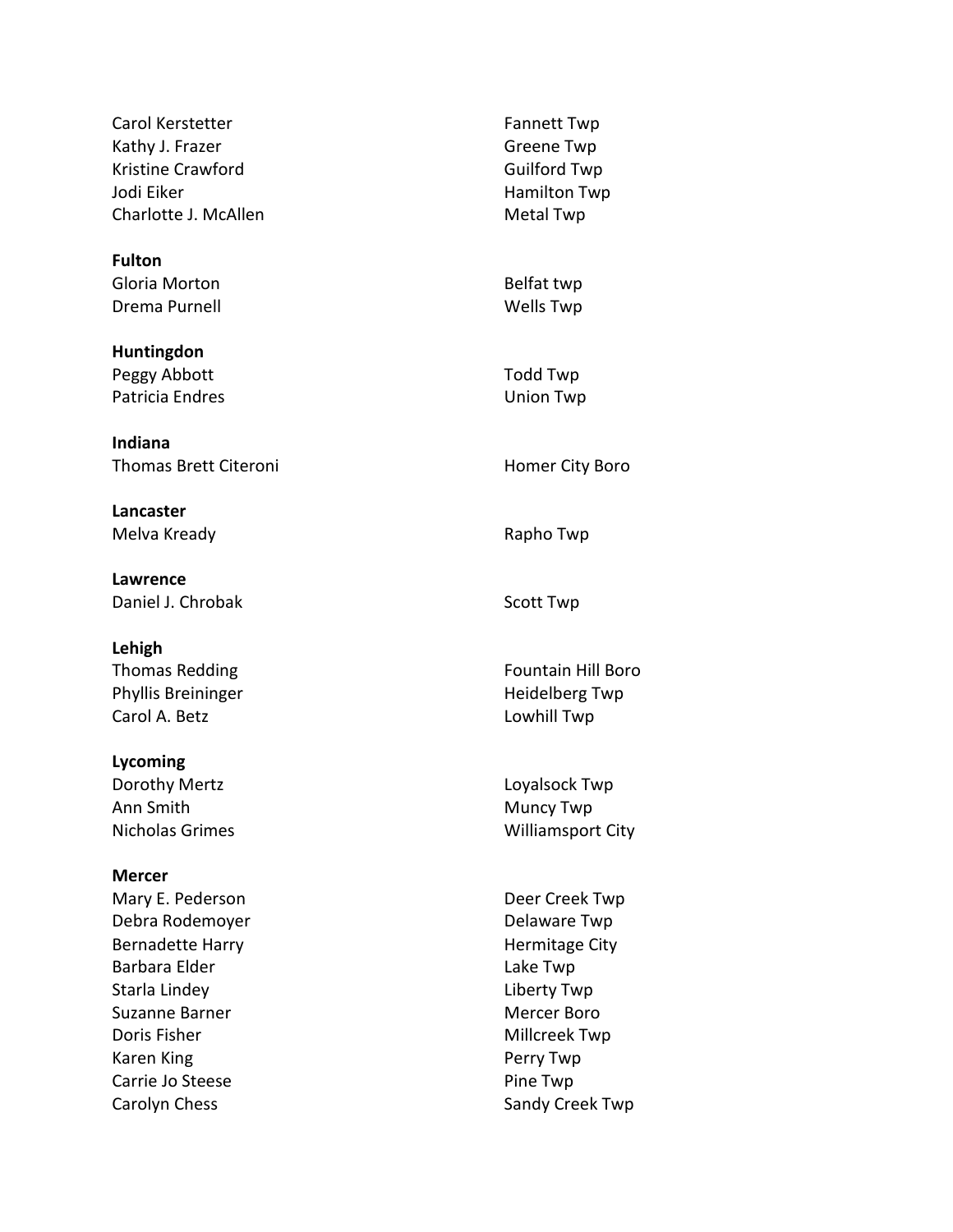#### **Monroe**

Judith Linder **Barrett Twp** June O'Neill **Chestnuthill Twp** Laura Hoffman **Eldred Twp** Judi Warner Namilton Twp Patricia Michael **Patricia Michael** Pocono Twp Sharon J. Gerberich Sharon J. Gerberich Smithfield Twp Lynn Harrison **Stroudsburg Boro** Linda Woehrle Todyhanna Twp

#### **Montgomery**

William Keith Freed Franconia Twp Nancy DeFinis **Hatfield Boro Douglas Sauder Lower Salford Twp** Molly Bauer New Hanover Twp Timothy Weir North Wales Boro Gretchen Lawson Trappe Boro Julie Mullin Upper Providence Patricia Gramm Worcester Twp

**Northampton**

**Northumberland**

**Pike** Barbara Gilpin Greene Twp Bonnie Wargo Lehman Twp

#### **Potter**

Mary May Abbott Twp Cheryl Barshinger Clara Twp Teresa Kisiel Coudersport Boro Mary Davis **Mary Davis** Sweden Twp

**Somerset** Nancy Engbert **Berlin Boro** Berlin Boro

Christine Davis **Sandy Lake Boro** Sandy Lake Boro Linda Watts **Stoneboro Boro** 

- Dawn Arnst **Middle Smithfield Twp**
- Jane Murray Upper Gwynedd Twp Diane DeLong Upper Pottsgrove Twp

Adamski, Tracy A Van America Company Adamski, Tracy A

Paul R. Miller, III **East Cameron Twp**